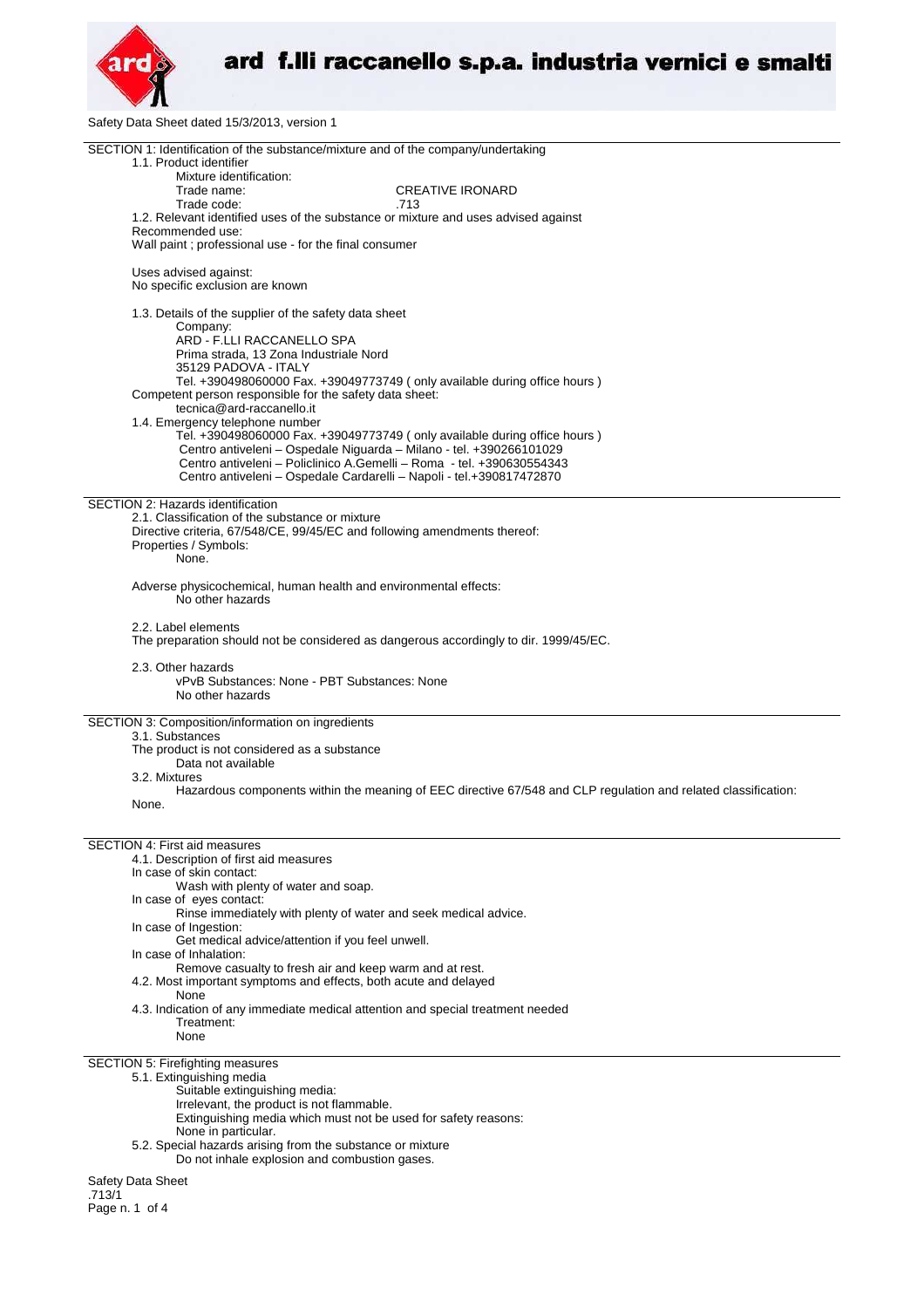May produce toxic fumes of carbon monoxide if burning. 5.3. Advice for firefighters Use suitable breathing apparatus . Collect contaminated fire extinguishing water separately. This must not be discharged into drains. SECTION 6: Accidental release measures 6.1. Personal precautions, protective equipment and emergency procedures Wear personal protection equipment. Remove persons to safety. See protective measures under point 7 and 8. 6.2. Environmental precautions Do not allow to enter into soil/subsoil. Do not allow to enter into surface water or drains. Retain contaminated washing water and dispose it. In case of gas escape or of entry into waterways, soil or drains, inform the responsible authorities. 6.3. Methods and material for containment and cleaning up Suitable material for taking up: absorbing material, organic, sand Wash with plenty of water. 6.4. Reference to other sections See also section 8 and 13 SECTION 7: Handling and storage 7.1. Precautions for safe handling Avoid contact with skin and eyes. Do not eat or drink while working. See also section 8 for recomened protective equipment. 7.2. Conditions for safe storage, including any incompatibilities Keep away from food, drink and feed. Incompatible materials: None in particular. Instructions as regards storage premises: Adequately ventilated premises. 7.3. Specific end use(s) None in particular SECTION 8: Exposure controls/personal protection 8.1. Control parameters No occupational exposure limit available DNEL Exposure Limit Values Data not available PNEC Exposure Limit Values Data not available 8.2. Exposure controls Eye protection: Not needed for normal use. Anyway, operate according good working practices. Protection for skin: No special precaution must be adopted for normal use. Protection for hands: Not needed for normal use. Respiratory protection: Not needed for normal use. Thermal Hazards: None Environmental exposure controls: None SECTION 9: Physical and chemical properties 9.1. Information on basic physical and chemical properties Fluid dispersion various colors reposition of the characteristic: slightly acrylic<br>Odour: Characteristic: slightly acrylic<br>Odour threshold: Data not available Odour threshold:<br>pH: 6,5 - 8,5 20°C<br>Data not available Melting point / freezing point: Data not available<br>
Initial boiling point and boiling range: Data not available Initial boiling point and boiling range: Data not available Solid/gas flammability:<br>
Upper/lower flammability or explosive limits: Data not available Upper/lower flammability or explosive limits:<br>Vapour density: Data Vapour density:<br>
Flash point:<br>
Flash point:<br>
Dot flammable Not flammable<br>Data not available Evaporation rate: Vapour pressure: Data not available Relative density:  $1000 - 1100$  g/l a 20°C Solubility in water:<br>
Solubility in oil:<br>
Miscluble Solubility in oil: Insoluble Insoluble<br>Partition coefficient (n-octanol/water): Data not available

7000 - 15000 cP 20°C<br>Data not available

Safety Data Sheet .713/1 Page n. 2 of 4

Partition coefficient (n-octanol/water): Data not available Auto-ignition temperature: Data not available

Explosive properties:<br>
Oxidizing properties:<br>
Oxidizing properties:<br>
Data not available

Decomposition temperature:<br>Viscosity:

Oxidizing properties:

9.2. Other information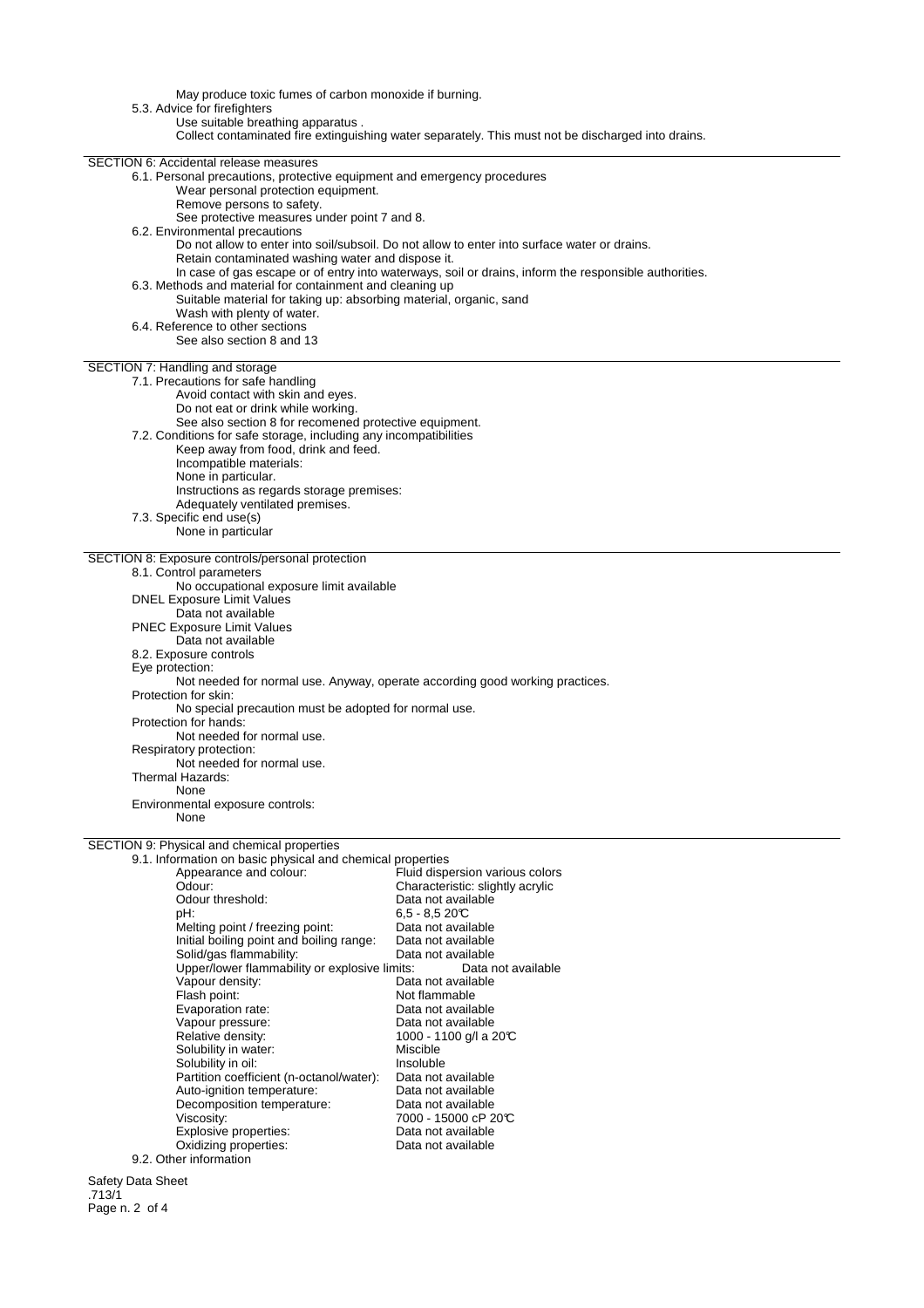| Miscibility:<br>Fat Solubility:<br>Conductivity:<br>Substance Groups relevant properties  Data not available<br>Note: The data herein refer to QC when the product was put on the market.                                                                                                                                                                                                                                                                                                                        | Data not available<br>Data not available<br>Data not available                                                                                                                                                                                                                                                                                                                                                                                                                          |
|------------------------------------------------------------------------------------------------------------------------------------------------------------------------------------------------------------------------------------------------------------------------------------------------------------------------------------------------------------------------------------------------------------------------------------------------------------------------------------------------------------------|-----------------------------------------------------------------------------------------------------------------------------------------------------------------------------------------------------------------------------------------------------------------------------------------------------------------------------------------------------------------------------------------------------------------------------------------------------------------------------------------|
| SECTION 10: Stability and reactivity<br>10.1. Reactivity<br>Stable under normal conditions<br>10.2. Chemical stability<br>Stable under normal conditions                                                                                                                                                                                                                                                                                                                                                         |                                                                                                                                                                                                                                                                                                                                                                                                                                                                                         |
| The viscosity may increase over time<br>10.3. Possibility of hazardous reactions<br>None<br>10.4. Conditions to avoid                                                                                                                                                                                                                                                                                                                                                                                            |                                                                                                                                                                                                                                                                                                                                                                                                                                                                                         |
| Stable under normal conditions.<br>10.5. Incompatible materials<br>None in particular.<br>10.6. Hazardous decomposition products<br>None.                                                                                                                                                                                                                                                                                                                                                                        |                                                                                                                                                                                                                                                                                                                                                                                                                                                                                         |
| SECTION 11: Toxicological information<br>11.1. Information on toxicological effects<br>Toxicological information of the mixture:<br>Data not available<br>Toxicological information of the main substances found in the mixture:                                                                                                                                                                                                                                                                                 |                                                                                                                                                                                                                                                                                                                                                                                                                                                                                         |
| Data not available<br>SECTION 12: Ecological information                                                                                                                                                                                                                                                                                                                                                                                                                                                         |                                                                                                                                                                                                                                                                                                                                                                                                                                                                                         |
| 12.1. Toxicity<br>Data not available<br>12.2. Persistence and degradability                                                                                                                                                                                                                                                                                                                                                                                                                                      | Adopt good working practices, so that the product is not released into the environment.                                                                                                                                                                                                                                                                                                                                                                                                 |
| Data not available<br>12.3. Bioaccumulative potential<br>Data not available                                                                                                                                                                                                                                                                                                                                                                                                                                      |                                                                                                                                                                                                                                                                                                                                                                                                                                                                                         |
| 12.4. Mobility in soil<br>Data not available<br>12.5. Results of PBT and vPvB assessment<br>vPvB Substances: None - PBT Substances: None                                                                                                                                                                                                                                                                                                                                                                         |                                                                                                                                                                                                                                                                                                                                                                                                                                                                                         |
| 12.6. Other adverse effects<br>None                                                                                                                                                                                                                                                                                                                                                                                                                                                                              |                                                                                                                                                                                                                                                                                                                                                                                                                                                                                         |
| SECTION 13: Disposal considerations<br>13.1. Waste treatment methods<br>Waste should not be disposed of by release to sewers.<br>Contaminated packaging thinners and cleaning diluents must be landfilled.                                                                                                                                                                                                                                                                                                       | Recover if possible. In so doing, comply with the local and national regulations currently in force.                                                                                                                                                                                                                                                                                                                                                                                    |
| SECTION 14: Transport information<br>14.1. UN number                                                                                                                                                                                                                                                                                                                                                                                                                                                             |                                                                                                                                                                                                                                                                                                                                                                                                                                                                                         |
| Not classified as dangerous in the meaning of transport regulations.<br>14.2. UN proper shipping name<br>Data not available<br>14.3. Transport hazard class(es)                                                                                                                                                                                                                                                                                                                                                  |                                                                                                                                                                                                                                                                                                                                                                                                                                                                                         |
| Data not available<br>14.4. Packing group<br>Data not available<br>14.5. Environmental hazards                                                                                                                                                                                                                                                                                                                                                                                                                   |                                                                                                                                                                                                                                                                                                                                                                                                                                                                                         |
| <b>ADR-Enviromental Pollutant:</b><br>Data not available<br>14.6. Special precautions for user                                                                                                                                                                                                                                                                                                                                                                                                                   | No                                                                                                                                                                                                                                                                                                                                                                                                                                                                                      |
| Data not available<br>14.7. Transport in bulk according to Annex II of MARPOL73/78 and the IBC Code<br>Data not available                                                                                                                                                                                                                                                                                                                                                                                        |                                                                                                                                                                                                                                                                                                                                                                                                                                                                                         |
| SECTION 15: Regulatory information<br>(CLP), Regulation (CE) n. 790/2009 (1°ATP CLP), Regulati on (EU) n. 453/2010 (Annex I).<br>DIR.2004/42/CE Subcategory I Type BA limit COV 200 g/l. Contained in product < 200 g/l.<br>Dir. 99/45/EC (Classification, packaging and labelling of dangerous preparations)<br>Dir. 2000/39/EC (Occupational exposure limit values)<br>Dir. 2006/8/EC<br>Regulation (EC) n. 1907/2006 (REACH)<br>Regulation (EC) n. 1272/2008 (CLP)<br>Regulation (EC) n. 790/2009 (ATP 1 CLP) | 15.1. Safety, health and environmental regulations/legislation specific for the substance or mixture<br>Dir. 67/548/EEC (Classification, packaging and labelling of dangerous substances). Dir. 99/45/EEC (Classification, packaging<br>and labelling of dangerous preparations). Dir. 98/24/EC (Risks related to chemical agents at work). Dir. 2000/39/EC<br>(Occupational exposure limit values); Dir. 2006/8/CE. Regulation (CE) n. 1907/2006 (REACH), Regulation (CE) n. 1272/2008 |
| Regulation (EU) n. 453/2010 (Annex I)                                                                                                                                                                                                                                                                                                                                                                                                                                                                            |                                                                                                                                                                                                                                                                                                                                                                                                                                                                                         |

Safety Data Sheet .713/1 Page n. 3 of 4